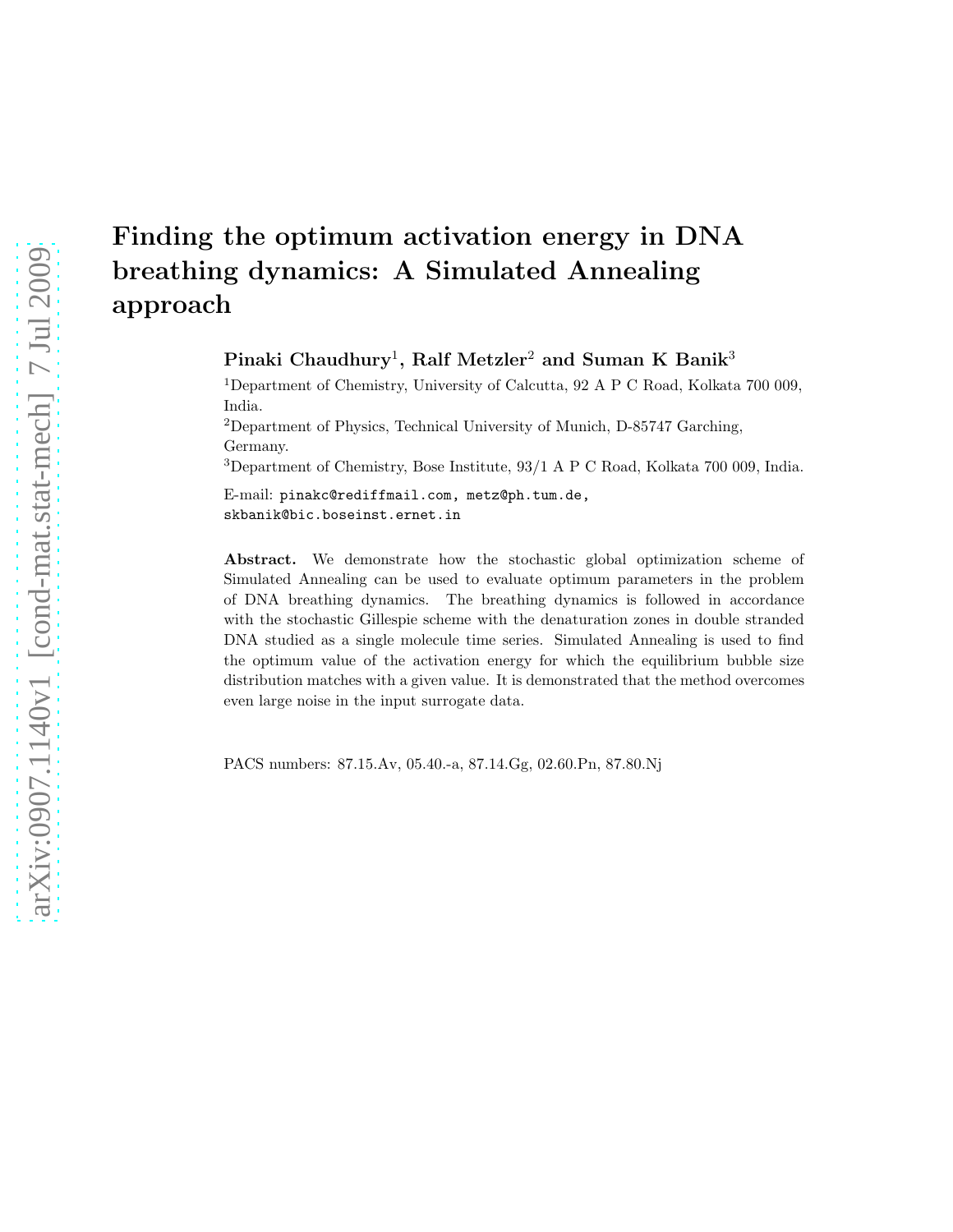#### 1. Introduction

Optimization techniques have been successfully used across disciplines [\[1,](#page-8-0) [2,](#page-8-1) [3,](#page-8-2) [4,](#page-8-3) [5,](#page-8-4) [6,](#page-8-5) [7\]](#page-8-6). In general, a given problem is cast in a manner such that finding the extremum point of a functional in some search space renders the desired solution. For illustration, consider the non-trivial problem of finding the global minimum in a rugged potential energy surface. In this problem one starts from any arbitrary point, and then moves on the search space following certain criteria (one could be that a move is accepted if the gradient norm decreases in a given move) and converge on a point for which the gradient norm is zero. To verify whether the obtained point is indeed a minimum, or not, one needs to check if the eigenvalues of the associated Hessian matrix at that point are all positive, or not. In general, for any problem, in which a finite number of optimum values of parameters are sought after, one can write down an adequate functional and extremize it by following the above procedure.

However an optimization procedure whose mode of action is solely guided by minimizing the local gradient norm (one which is deterministic) may face difficulties, especially in search spaces with multiple minima. If the obtained minimum is a local one, there is no way of escaping from it again and moving towards the global minimum. Here the concept of true global optimizers, whose search is not solely driven by a local gradient, or one which is generically stochastic in nature, is needed. Simulated Annealing (SA) is such a global optimizer and has been very successfully used since it was originally introduced by Kirkpatrick et al. [\[8\]](#page-8-7). In particular, in these references SA was used to tackle the famed traveling salesman problem (a so-called NP–nondeterministic polynomial time problem). Due to its successful application a large amount of literature on SA has been published across fields, see, for instance, Refs. [\[9,](#page-8-8) [10,](#page-8-9) [11,](#page-8-10) [12,](#page-8-11) [13\]](#page-8-12).

SA is a search technique which borrows its concepts from the physical process of annealing. If one is trying to produce a good alloy, a molten state of the metallic mixtures is prepared at a very high temperature (starting annealing temperature  $T_{at}$ ) and then gradually cooled. If the rate of cooling (annealing schedule) is slow enough the system will solidify at the minimum (stable) thermodynamic state. SA exactly follows this principle. The search space is sampled initially at a high temperature  $(T_{at})$ , and then gradually at lower values of  $T_{at}$  determined by a preassigned schedule. The temperature  $T_{at}$  controls the strength of thermal fluctuations, so that even if the system is trapped in a local minimum, a high enough  $T_{at}$  can take it out of the attractive basin and the search can carry on to locate deeper minima, and eventually the global one. In the limit of very small  $T_{at}$  or if the search is carried on for a sufficient length of time, the global minimum will be unequivocally found. Operational details of this procedure which will be presented below.

In this communication we employ SA to study the dynamics of DNA denaturation bubbles. We show that SA finds the optimum value of the activation energy for base pair breaking and therefore reproduces correctly the bubble free energy landscape. Moreover we demonstrate that SA performs well even in the presence of strong noise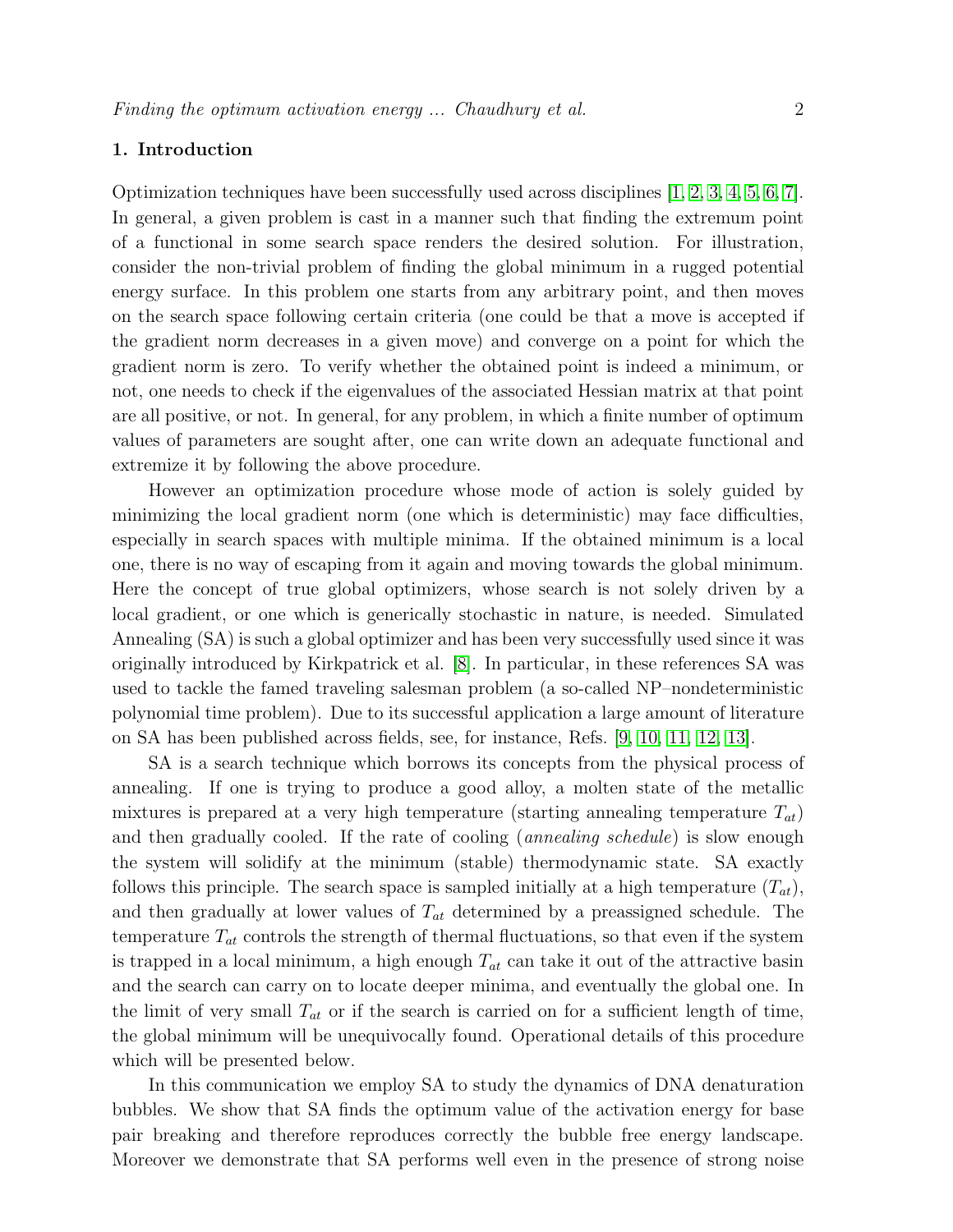

<span id="page-2-0"></span>Figure 1. DNA denaturation bubble. The bubble consists of single-stranded DNA that is embedded in still intact double-strand. At the interface between bubble and double-strand base pairs break or reanneal stochastically, giving rise to the bubble dynamics.

superimposed on the surrogate input data. In the optimization procedure we start with an arbitrary value of the activation energy and allow SA to improve it until the bubble size distribution matches a given distribution. We specifically use SA in this problem as we believe it is well suited to analyze experimental data on DNA bubble dynamics.

The article is organized as follows. In the following we first discuss the methodology of SA in detail and connect it to the optimization of the activation energy required for DNA base pair opening. Then the simulation results are presented and discussed; and finally the article is concluded.

#### 2. DNA bubble dynamics and Simulated Annealing

Double-stranded DNA can locally denature, i.e., the base pairs usually forming the double-helix break [\[14\]](#page-8-13). The result is a DNA bubble consisting of single-stranded DNA, see Fig. [1.](#page-2-0) Driven by thermal fluctuations this bubble changes its size by breaking or reannealing of base pairs at the two interfaces between bubble and intact double-strand [\[14\]](#page-8-13). The resulting DNA breathing, or DNA bubble dynamics therefore is a stochastic process [\[15,](#page-8-14) [16,](#page-8-15) [17\]](#page-8-16). To follow the time series of the kinetics one needs to resort to a formulation that intrinsically includes the fluctuations in an efficient way. It was shown in Ref. [\[16\]](#page-8-15) that the Gillespie algorithm [\[18\]](#page-8-17), in which the multi-step rate equation is written down as a single master equation, provides time series and equilibrium quantities of bubble breathing dynamics.

A denaturation bubble opens (nucleates) with an initiation free energy factor  $\sigma_0 = \exp(-E_s/k_B T) \approx 10^{-5} \dots 10^{-3}$  at room temperature [\[19\]](#page-8-18). Once initiated, additional base pairs break with a free energy  $E(T)$ , with associated statistical weight  $u = \exp(-E(T)/k_BT)$ . This free energy  $E(T)$  is composed of the free energies for hydrogen bonding and base stacking [\[20\]](#page-8-19). In general the value of  $E(T)$  will depend on the type of nearest neighbor base pairs (AT or GC) [\[20\]](#page-8-19), however, here we consider a homopolymer DNA in which all  $E(T)$  are equal. Thermal melting of the DNA double-strand defining the melting temperature  $T_m$  occurs when  $E(T_m) = 0$ . Below the melting temperature the fully closed (no bubble) state will always be favorable. However fluctuations may initiate a transient bubble. The ensuing opening/closing dynamics of a single DNA bubble can in fact be monitored in fluorescence correlation experiments [\[21\]](#page-8-20). At equilibrium the probability distribution to find a bubble of size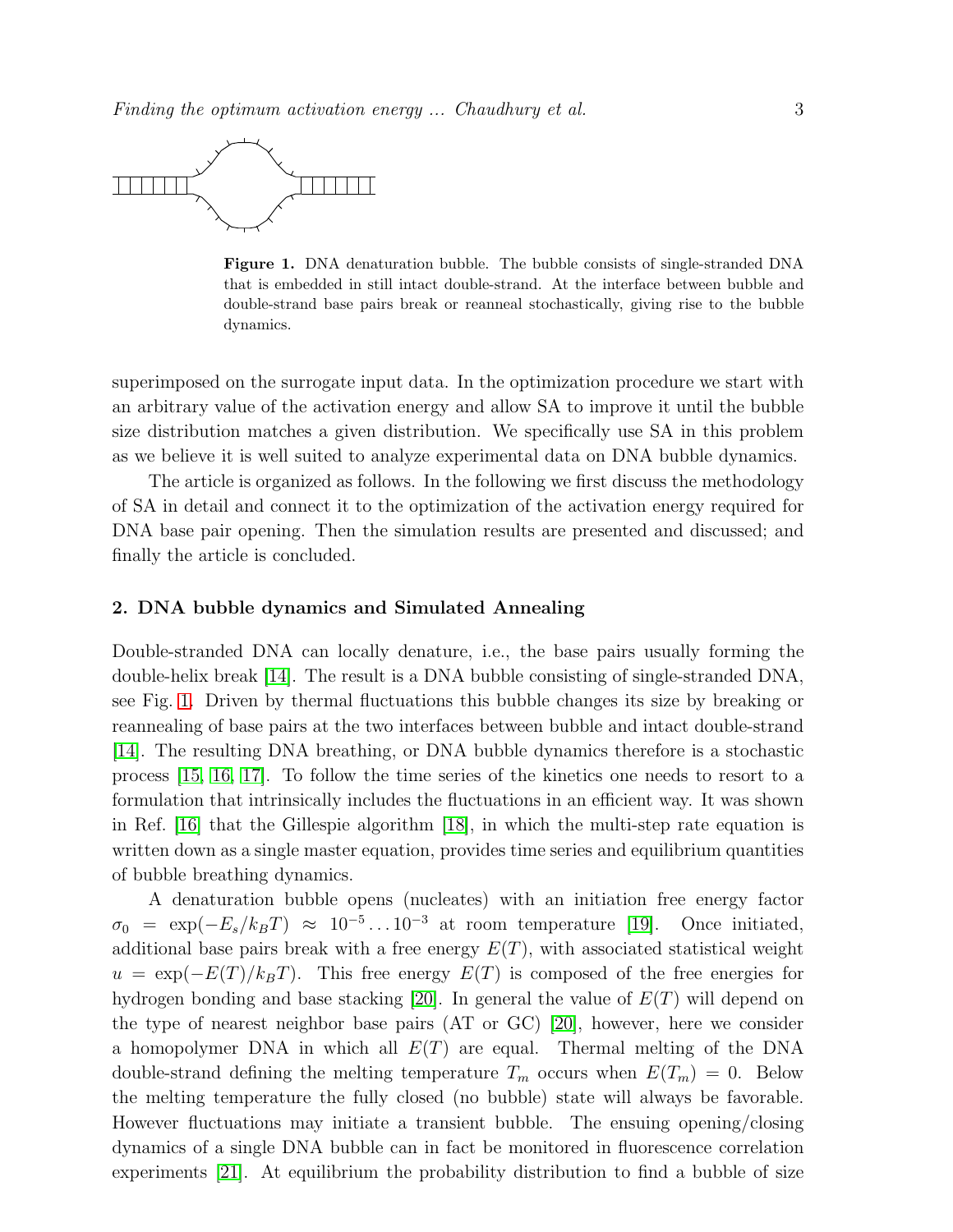

<span id="page-3-0"></span>**Figure 2.** Plot of the equilibrium probability  $P_{eq}(m)$  to find a bubble of m broken base pairs for a bubble domain of maximum size  $m = 18$ . The parameters for the open boxes are  $\sigma_0 = 10^{-3}$  and  $u = 0.6$ . We also show the SA-estimates  $P_{T_{at}}(m)$  at various annealing temperatures  $T_{at}$ . The plot for  $T_{at} = 17$  matches quite well with the preset surrogate equilibrium distribution,  $P_{eq}(m)$ .

m broken base pairs is plotted in Fig. [2](#page-3-0) with logarithmic ordinate. The initial jump corresponds to the initiation free energy factor  $\sigma_0$ . Subsequently one observes a straight decay corresponding to the investment of the free energy  $E(T)$  per broken base pair.

In this work we wish to employ a stochastic optimization search for the correct determination of  $u$  at the particular temperature in which the system is studied. For this we have a theoretical probability distribution profile for the occupation at various DNA sites [\[16\]](#page-8-15) with which we will compare our distribution profiles for various  $u$  values determined for different annealing temperatures given by the annealing protocol. SA will guide our search for the optimum  $u$  such that we arrive at the theoretical distribution profile in as few iterations as possible.

In the SA algorithm thermal fluctuations are used to cross barriers in the underlying search landscape such that optimum parameters can be found even in a rugged surface. The simulation is started at a sufficiently high annealing temperature  $T_{at}$ . This makes nearly all moves acceptable as the criterion for accepting or rejecting a move is determined by the Metropolis criterion. In our case the objective function (often called cost function in the SA language) which is being minimized is the sum of the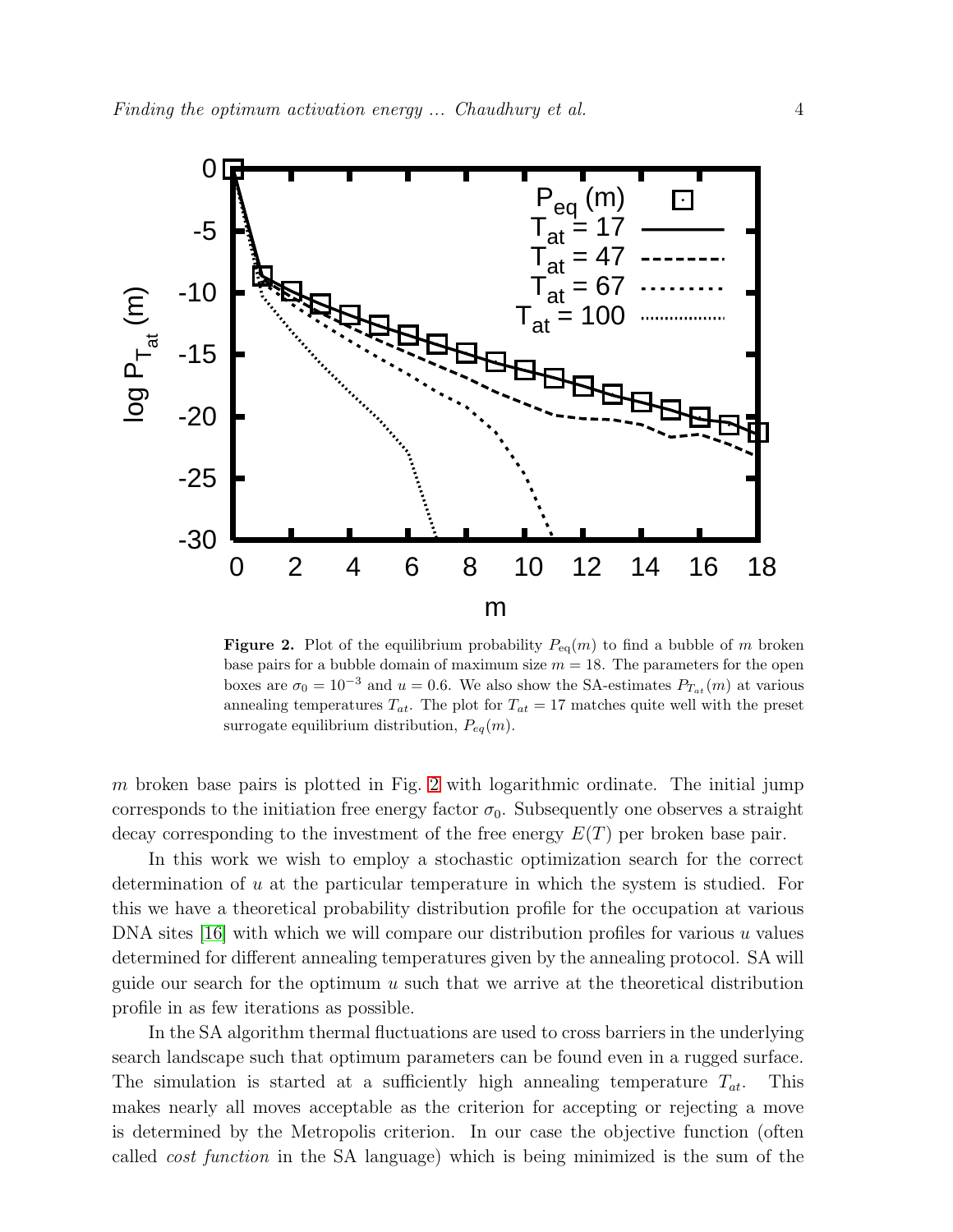squares of the difference of the occupation probabilities at the various sites

cost = 
$$
\sum_{i=1}^{m} (P_{eq}(m) - P_{T_{at}}(m))^2,
$$
 (1)

where  $P_{eq}(m)$  denotes the preset surrogate probability distribution to have m broken base pairs, and  $P_{T_{at}}(m)$  is the distribution obtained from SA at temperature  $T_{at}$ . If, on going from one step to the other in the annealing protocol defined below, the magnitude of the cost function decreases, this move is accepted. If it increases, the move is not discarded immediately. We subject it to the Metropolis test [\[22\]](#page-8-21): The quantity

$$
\Delta = \text{cost}_i - \text{cost}_{i-1} \tag{2}
$$

is computed where  $\text{cost}_i$  is the magnitude of the cost in the present step and  $\text{cost}_{i-1}$  is the value at the step before. As we observe an increase in the cost function, the quantity  $\Delta$  is positive. The probability of accepting this move is then determined by evaluating the function

$$
F = \exp(-\Delta/T_{at}).\tag{3}
$$

By definition  $F$  ranges between 0 and 1. For each evaluation of  $F$  we invoke a random number  $R_n$  between 0 and 1. If F is greater than  $R_n$  we accept the move, following the idea that the cost increase corresponding to the "Boltzmann factor" F is smaller than the intensity of the fluctuation corresponding to the random number  $R_n$ . If  $F < R_n$  the move is rejected. Thus at high  $T_{at}$ , F will be close to 1 and most moves will be accepted, and a greater region of search space will be sampled. As the simulation proceeds,  $T_{at}$  is lowered by following the annealing schedule, as the optimization proceeds. This decrease in  $T_{at}$  can be a simple decrease by a certain factor or an exponential decrease depending on the nature of the problem. Once on the right path towards the global minimum we need not search the entire space and concentrate on a small region which will funnel the search specifically to the global minimum. As  $T_{at}$  is lowered less and less moves pass the Metropolis test. More and more of the accepted moves correspond to a decrease in the cost function and we move towards the global minimum. In the current setup it is the value of the base pair breaking free energy factor  $u$  for which  $F$  is minimized.

#### 3. Results and Discussion

We focus on the evolution of a few quantities important to characterize the denaturation bubbles, as we move through the annealing schedule. The optimum search for  $u$  was started with the cost function far away from zero, the starting value being close to 0.1; the starting guess value of u chosen here is arbitrary, which could easily have been some other value far from the actual solution. In our simulation the annealing schedule was a 2% decrease in  $T_{at}$ , i.e., starting with an initial annealing temperature of  $T_{at} = 100$  after each simulation step (or temperature step)  $T_{at}$  was decreased by 2% of its current value. For each temperature step  $T_{at}$  in the SA run, a maximum of 30 samplings were carried out, however, in cases when 20 steps were successful from the Metropolis sampling, the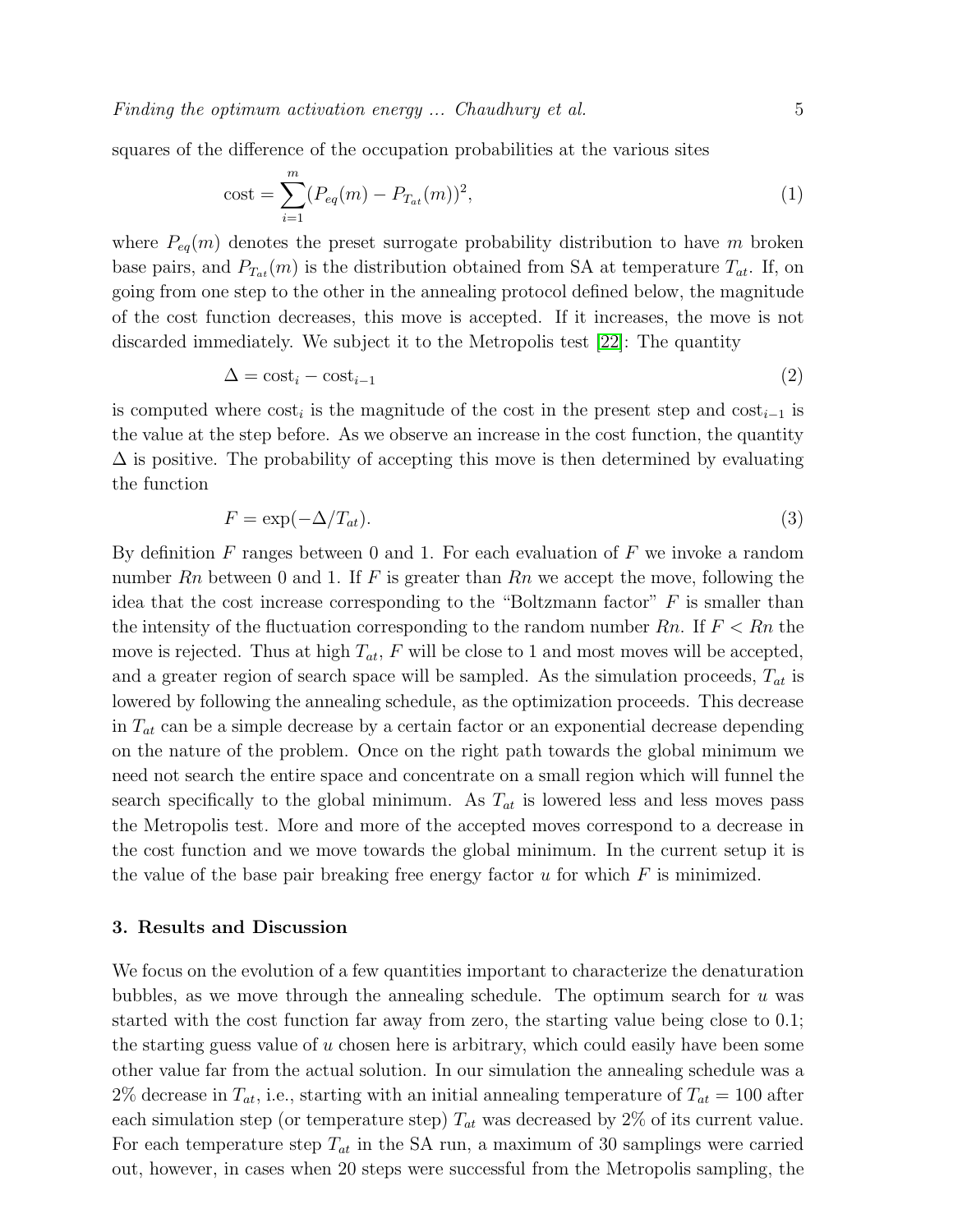simulation was started at the next lower annealing temperature obtained following the annealing schedule. In Fig. [3](#page-6-0) we plot the profile of  $u$  against the inverse of the annealing temperature  $T_{at}$ . The convergence is rapid towards the correct value  $u = 0.6$ , reaching  $u = 0.5997$  after about 10 iterations. The simulation is carried on for more steps to ensure that the obtained value corresponds to a final plateau.

During sampling for moves which pass the Metropolis test, the instantaneous values of u can show fluctuations at a particular annealing temperature (as one samples the system a number of times at a given annealing temperature) and more so when the annealing temperature is high. This fluctuations in  $u$  will decrease as we move closer to the solution which is achieved at a lower annealing temperature. This is because the Metropolis sampling scheme is such that lesser and lesser number of moves are accepted as the annealing temperature goes on decreasing. The histogram in the inset of Fig. [3](#page-6-0) depicts this fluctuations in  $u$  for the entire range of annealing temperature in the SA sampling performed. Initially, the  $u$  values show higher fluctuations as these correspond to sampling at a higher annealing temperature, but these fluctuations gradually decrease and near the vicinity of the solution  $u$  values other than those close to the actual solution are not accepted. Hence, the maximum normalized count in the inset of Fig. [3](#page-6-0) correspond to  $u = 0.6$ , which is the actual solution.

In Fig. [2](#page-3-0) we plot the evolution of the bubble size distribution  $P_{T_{at}}(m)$  for some different annealing temperatures  $T_{at}$ . It can be seen that at higher  $T_{at}$  finer details of the population of the free energy landscape, corresponding to the occupation of large bubble states (high  $m$ ) are not sampled, and consequently the probability distribution falls off too quickly. At successively lower temperatures the profile found from SA converges towards the true equilibrium distribution of the bubble. While the curve for  $T_{at} = 100$ is far away from the equilibrium data, the curve for  $T_{at} = 17$  exactly superimposes on the equilibrium profile. The other two curves for  $T_{at} = 67$  and  $T_{at} = 47$  show the intermediate dynamics and approach towards the equilibrium profile, respectively. This is done so that we can follow the subtle features of the dynamics and exactly track whether larger  $m$ -th sites get populated or not. The observation is that as we proceed a significant population develops at larger  $m$  values with the decay from higher  $m$  to lower m becoming more gradual. This is expected physically since rare events need a finer sampling resolution (note the logarithmic axis in Fig. [2\)](#page-3-0).

To test the robustness of the SA procedure, we also carried out calculations to see how a very noisy distribution profile, created by introducing reasonable perturbations onto the equilibrium distribution data  $(P_{eq}(m) \pm \lambda \times rn, \lambda \sim 5, rn \in [0,1]),$  converges to the correct one. The results of the calculation are shown in Fig. [4.](#page-7-0) The SA run was started with the zigzag profile (solid line) denoted as noisy data. The starting temperature was kept pretty large (at nearly  $10^6$ ), since the cost function was of a large value to start with. In this case the cost function can be written as

$$
cost_{(u=0.6)} = \sum_{i=1}^{m} (P_{eq}(m) - P_{T_{at}}(m))^2,
$$
\n(4)

which looks similar to  $Eq.(1)$ , with the only interpretational change being that we are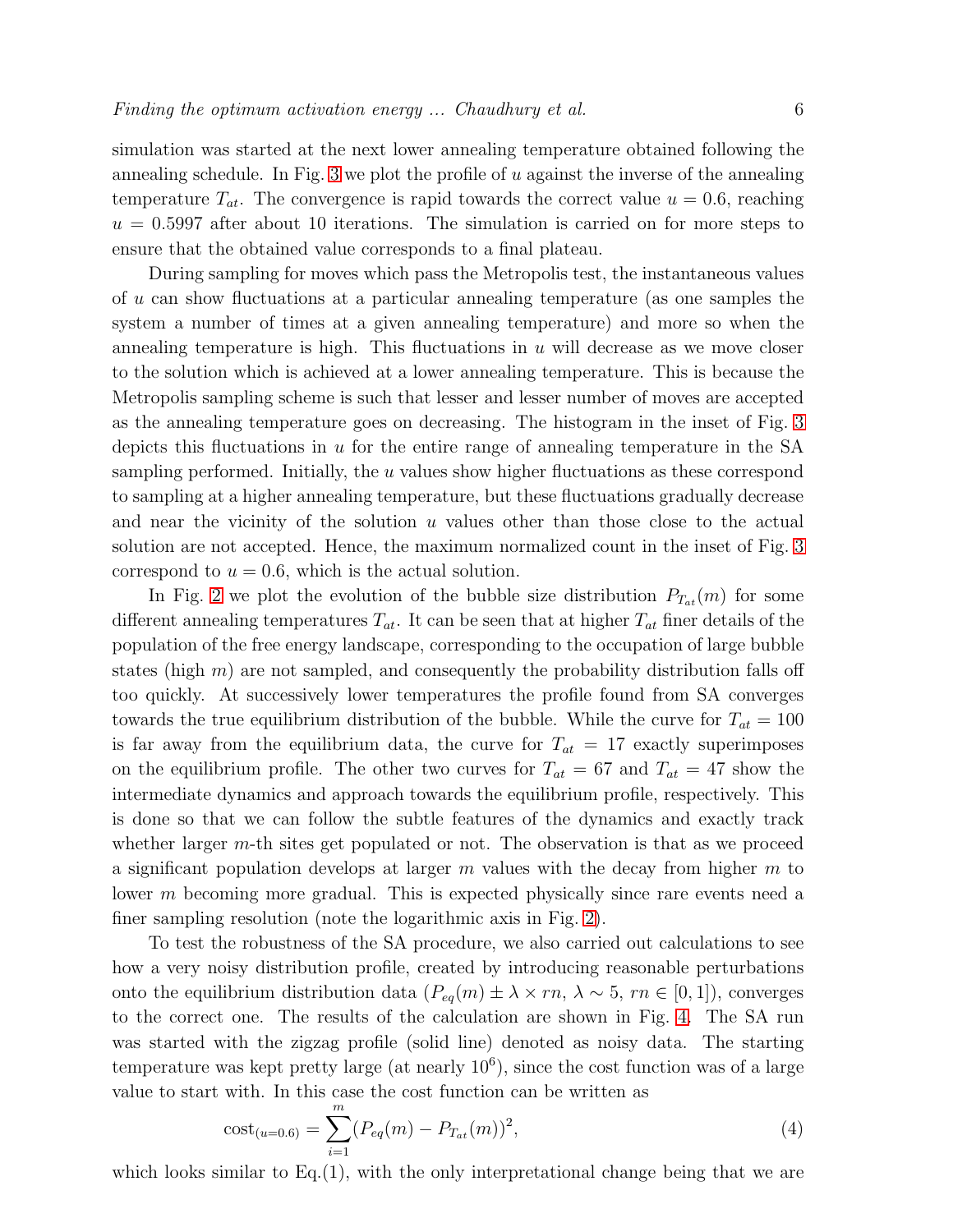

<span id="page-6-0"></span>**Figure 3.** Plot of the SA estimate of the statistical weight factor  $u$  versus the annealing temperature  $1/T_{at}$ . Inset: Histogram showing the Metropolis sampling of instantaneous fluctuations in  $u$  for the entire range of annealing temperature performed during the optimization process. The main figure plots the best  $u$  at a given temperature step obtained from the fluctuating data shown in the histogram.

trying to find out the correct distribution, keeping the activation energy  $u = 0.6$  in all the cases. The goal of the SA run is to smoothen the noisy profile and reach the optimum distribution (given by symbols) for  $u = 0.6$ . Gradually with the progress of the calculation at successive steps (10, 50, 200 and 600) the profile becomes more regular, with the noisy structures vanishing and at the 600-th step a profile which matches the exact theoretical one is generated as is evident from the Fig. [4.](#page-7-0)

### 4. Conclusion

Potential application of the SA algorithm presented in this work will be analyzing experimental single molecule data. However, except in one case there is no available experimental data. The only experimental data that is available come from fluorescence correlation measurement [\[21\]](#page-8-20). However, it is only a question of time until new experimental data become available. Considering this the present communication tries to establish a ground work which can be further extended in analyzing experimental data in future.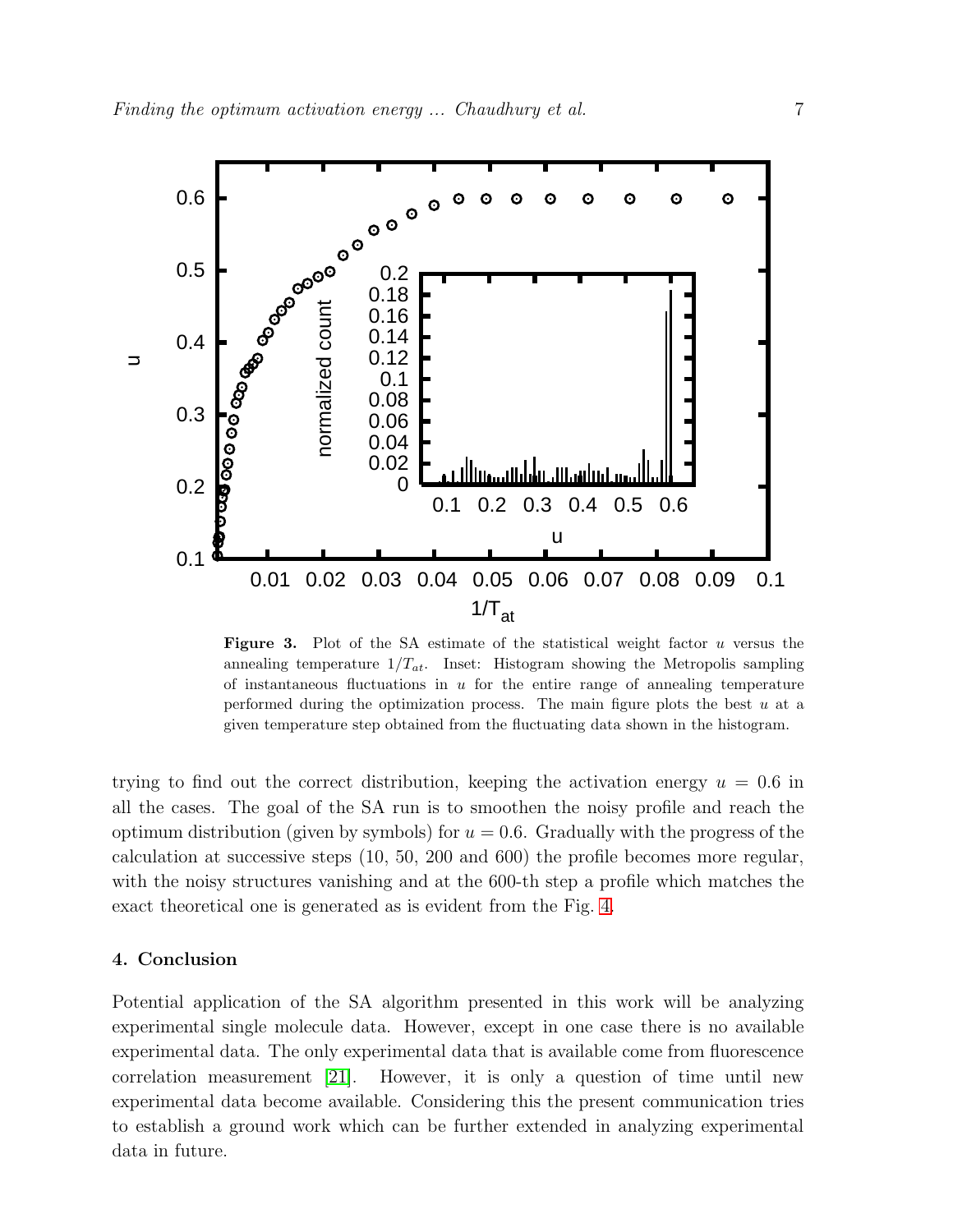

<span id="page-7-0"></span>**Figure 4.** (color online) Plot of log  $P_{T_{at}}(m)$  against m at various SA steps. The plot for 600 steps matches the theoretical distribution.

Another potential application of SA would be the subject of recent publication [\[23\]](#page-8-22) in which a novel setup for obtaining more accurate data for DNA denaturation has been proposed. In particular, this setup has the potential to reveal position-resolved data. Having these potential experiments in mind we wanted to find out the potential of SA to actually tackle the involved analysis. In the submitted work we show that this is actually possible.

As we show in the present work, the SA algorithm is extremely insensitive to noisy input data; even after adding random values of significant amplitude to the input data the correct parameters are found. This was not necessarily expected a priori, and this is what we consider the major result of our work.

In the recent work we have shown how optimum parameters in systems of biological interest can be found out with the use of stochastic optimization techniques. These results have inspired us to look into more complicated problems, like a two dimensional model in which not only the size of the bubble but the exact position of cleavage of base pairs can be found out [\[17\]](#page-8-16). In addition to that, the experimental work involving single molecule techniques so far concentrates on homopolymer DNA. It will be interesting to